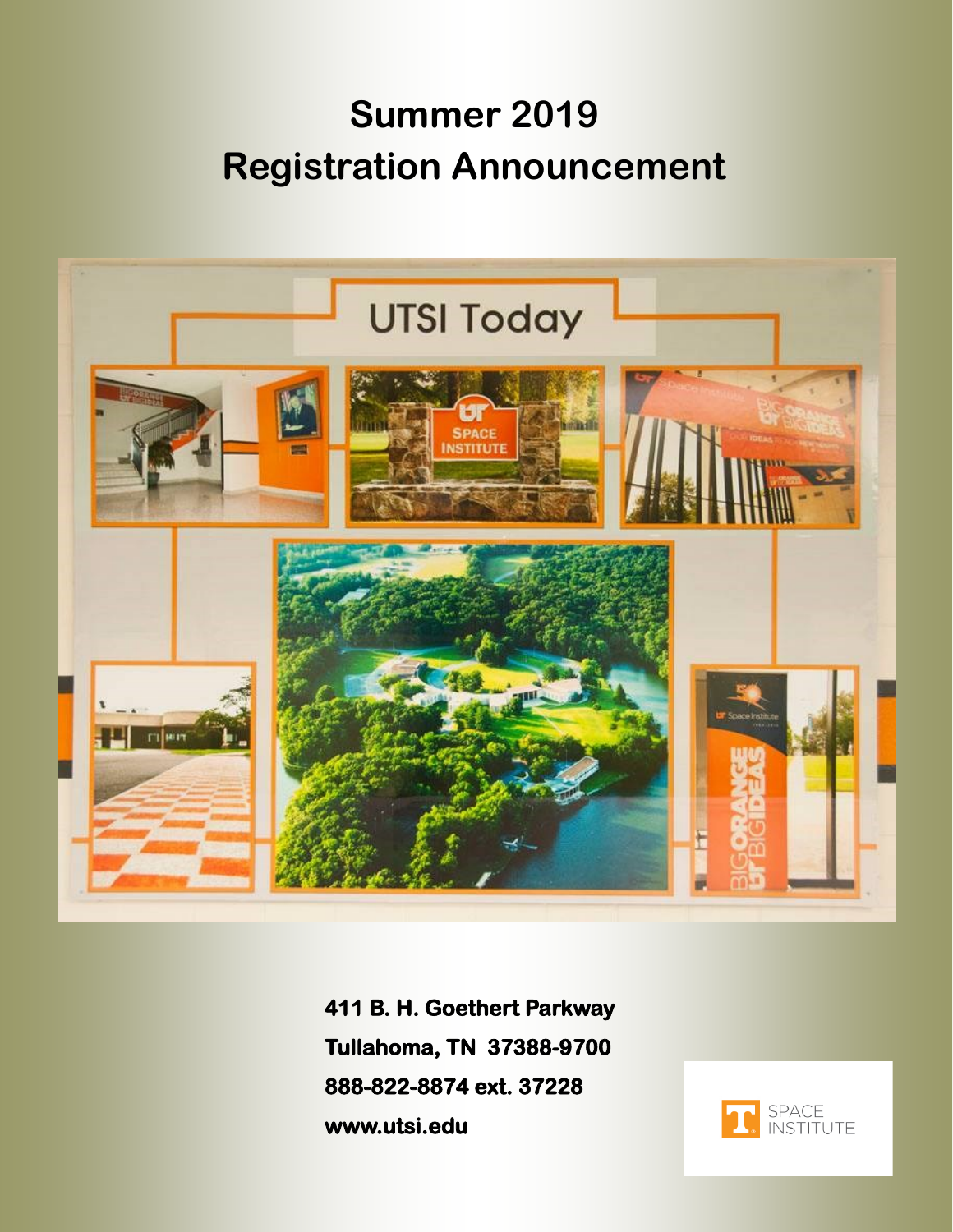# **TABLE OF CONTENTS**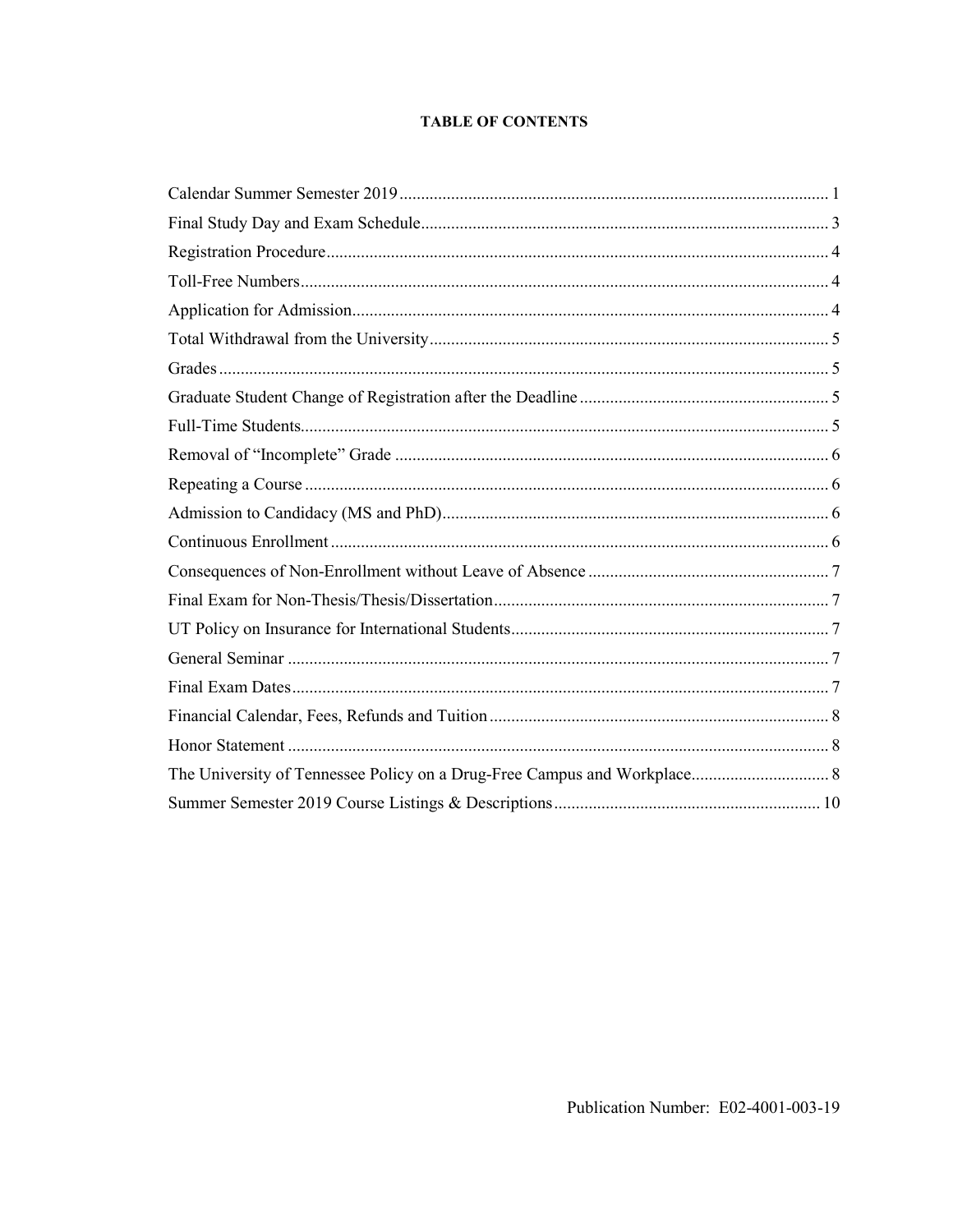# **CALENDAR - SUMMER SEMESTER 2019**

| Summer 2019 Graduation Application Deadline submit online at MyUTK  April 26, 2019         |  |
|--------------------------------------------------------------------------------------------|--|
|                                                                                            |  |
|                                                                                            |  |
|                                                                                            |  |
|                                                                                            |  |
|                                                                                            |  |
| Last Day to Final Register, Add, Change Grading Options or Drop Without a "W"June 7, 2019  |  |
| Late Registration and late fees after 14th day (\$200 Late Fee)June 13, 2019 - Forward     |  |
|                                                                                            |  |
|                                                                                            |  |
|                                                                                            |  |
|                                                                                            |  |
| Last day to take final exam (non-thesis/thesis/dissertation students) July 16, 2019        |  |
|                                                                                            |  |
|                                                                                            |  |
|                                                                                            |  |
| Deadline for Submission of Admission to Candidacy for students                             |  |
|                                                                                            |  |
|                                                                                            |  |
|                                                                                            |  |
| Exam Period (Exams are given during the regularly scheduled class meeting times.)          |  |
|                                                                                            |  |
| No Commencement Ceremony or Graduate Hooding - Graduation Date August 10, 2019             |  |
| Second thesis/dissertation deadlines                                                       |  |
| Defense Completed by August 9, 2019                                                        |  |
| Second Deadline Application Submitted by August 9, 2019                                    |  |
| https://gradschool.utk.edu/forms-central/                                                  |  |
| and submit a new graduation application for Fall graduation                                |  |
| Thesis/Dissertation Submitted and Accepted by August 20, 2019 (5:00 P.M. EST)              |  |
| (Student will receive diploma fall 2019 semester, but will not be required to register for |  |
| thesis/dissertation credits)                                                               |  |

# **FALL SEMESTER 2019**

 $\mathcal{L}_\text{max}$  , and the contribution of the contribution of the contribution of the contribution of the contribution of the contribution of the contribution of the contribution of the contribution of the contribution of t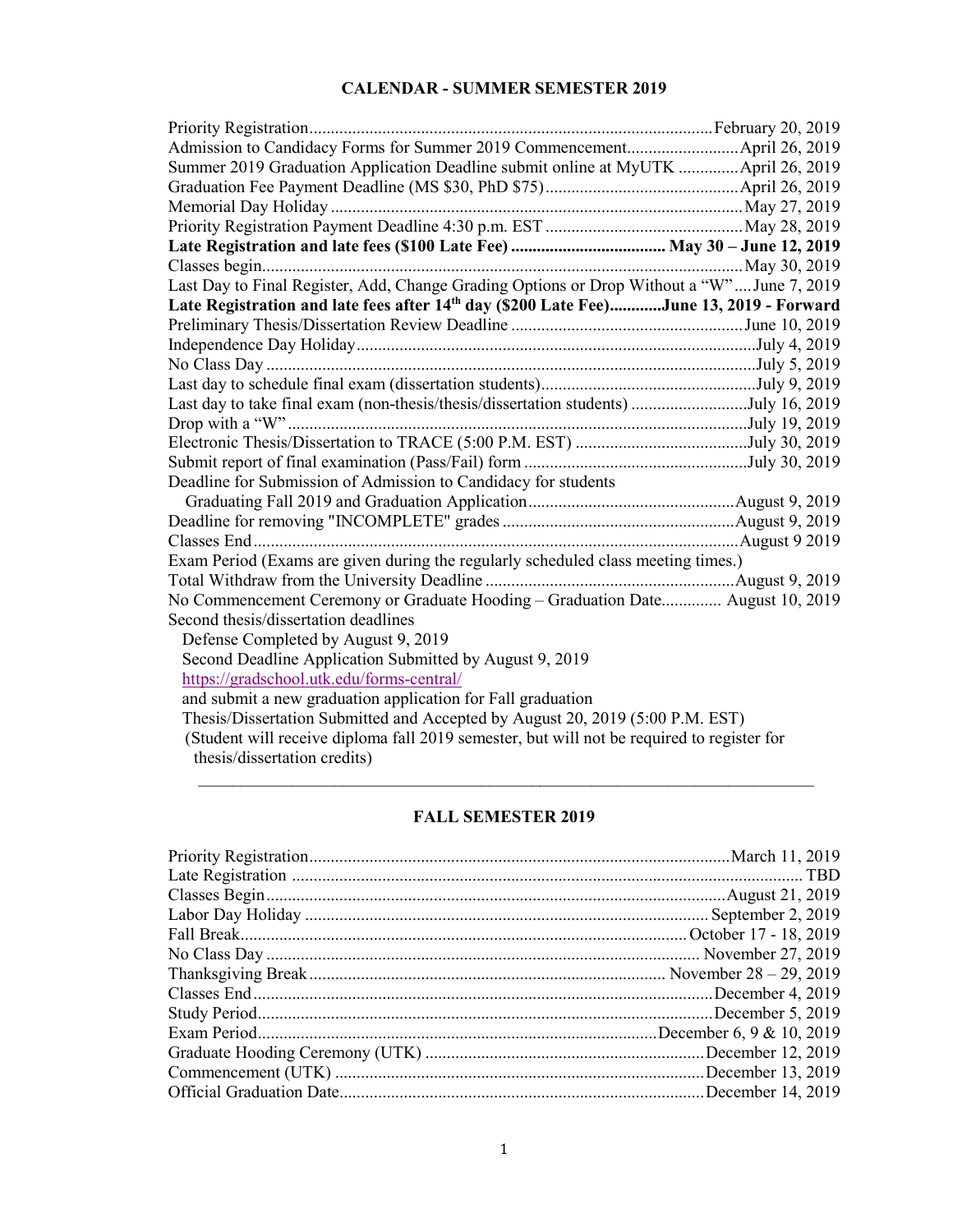# **Dates may be revised without notice. Please refer to the following sites for updates:**

[http://registrar.tennessee.edu/academic\\_calendar/index.shtml](http://registrar.tennessee.edu/academic_calendar/index.shtml) <https://gradschool.utk.edu/graduation/>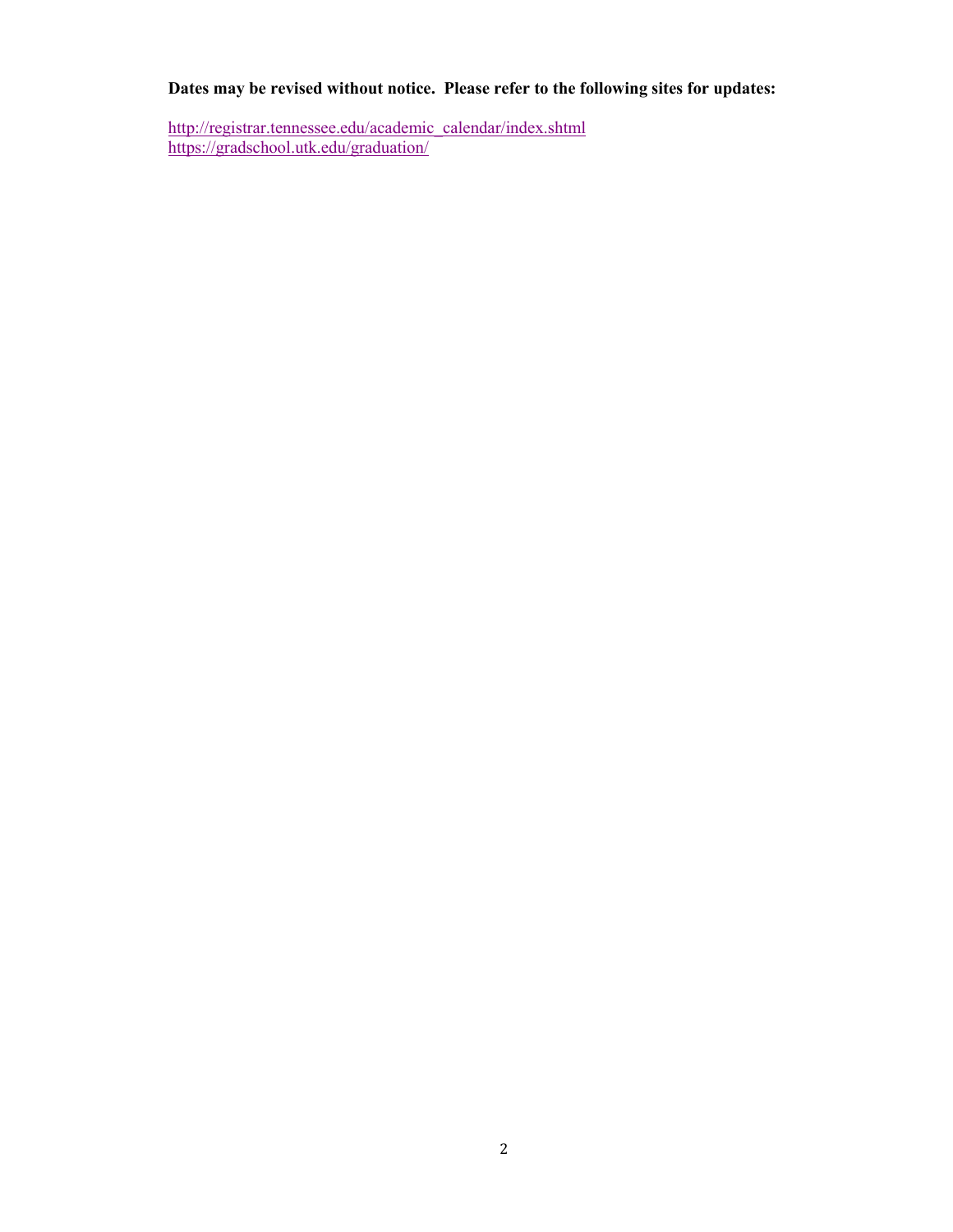# **SUMMER SEMESTER 2019**

# **EXAM SCHEDULE**

LAST DAY OF CLASSES ........................................................................................ August 9, 2019

# FINAL EXAMS FOR SUMMER ARE GIVEN DURING THE REGULARLY SCHEDULED CLASS MEETING TIMES.

#### \*\*\*\* ATTENTION \*\*\*\*

# ALL STUDENTS TAKING RECORDED COURSES CONTACT INSTRUCTOR FOR DATE AND TIME OF FINAL EXAM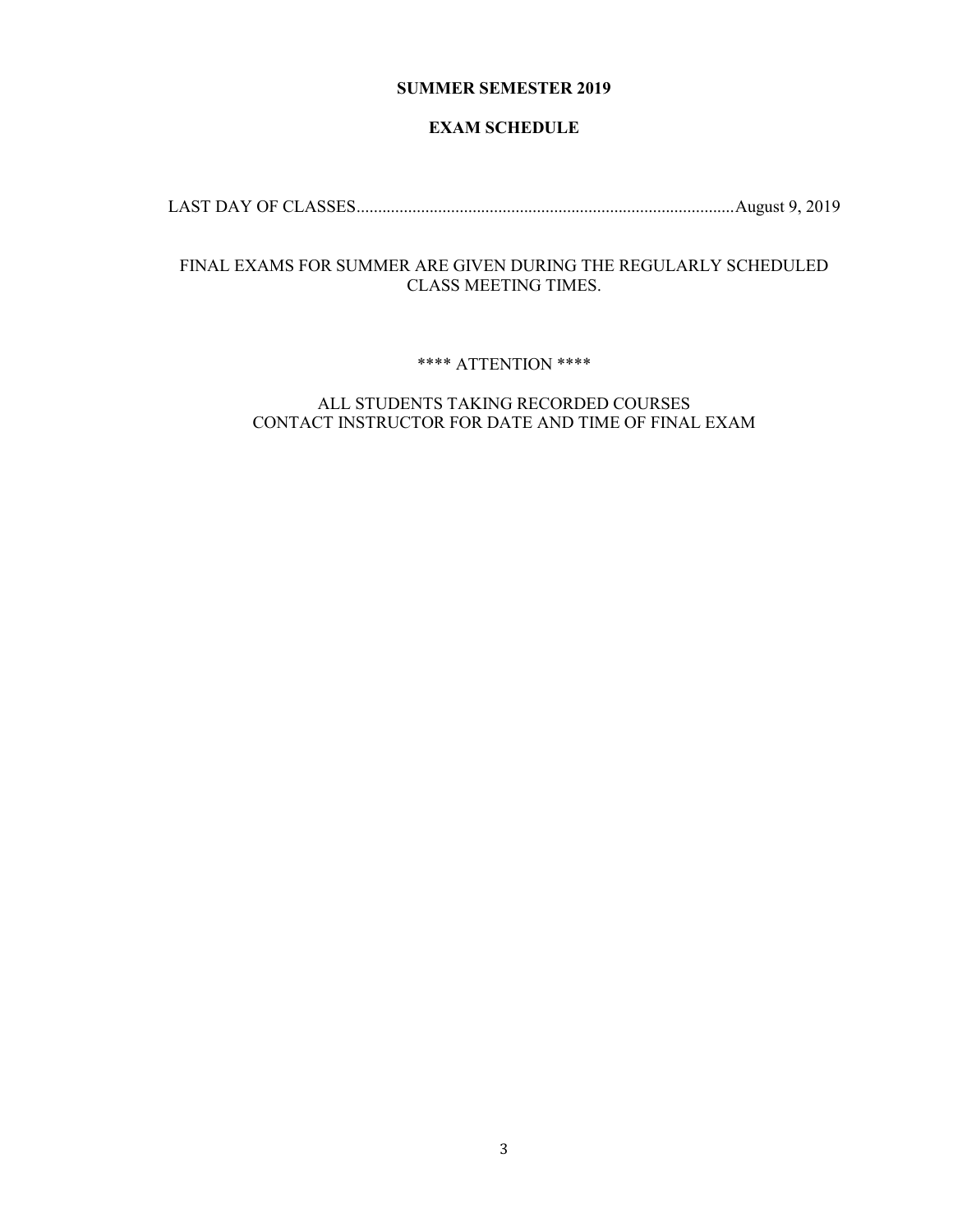# **REGISTRATION ANNOUNCEMENT SPRING SEMESTER 2019**

#### **REGISTRATION PROCEDURE**

#### GRADUATE ACADEMIC ADVISING

Graduate students should contact your departmental faculty to arrange an advising appointment. If you're not accepted into a specific program, the assistant to the dean of graduate studies or the designee may act as your advisor. When the web registration system asks if you've discussed your program with your advisor, you must answer yes to continue with the registration process.

#### REGISTRATION

Students will register at [http://my.utk.edu.](http://my.utk.edu/) You will need to log in using your NetID and your NetID password. If you do not know your NetID and NetID password, go to <http://onestop.utk.edu/your-classes/registering-for-classes/>.

\*Log in to MyUTK. You can find a link by looking under "M" on the A-Z index [\(http://www.utk.edu/alpha/\)](http://www.utk.edu/alpha/) or by typing myutk.utk.edu directly into your browser. You will need to log in by typing utk\your NetID in the "username" field and then your NetID password in the "password" field.

\*Before you attempt to register, clear and pay any financial holds (parking tickets, library fines, fees, etc.).

\*Look under the "For Your Review" heading on the MyUTK portal page (located in the upper right-hand corner) for notification of any holds you may have.

\*Once you are logged into "My UTK," scroll down to "UTK Student Registration Links." Click on "Search for Classes" to look up sections and then register.

\*Print a copy of your schedule when you are finished registering.

If you have any questions, call the Office of the University Registrar at 865-974-2101 or contact Charlene Hane in Student Services room D-100, phone 931-393-7228, email [chane@utsi.edu.](mailto:chane@utsi.edu)

#### **TOLL-FREE NUMBERS**

# **APPLICATION FOR ADMISSION**

No student will be allowed to register unless a completed Application to the Graduate School of the University of Tennessee, Knoxville (UTK) is on file in the Registrar's Office. An Application for Admission to the UTK Graduate School must be completed online at <https://www.applyweb.com/utg>and accompanied by a \$60.00 non-refundable application fee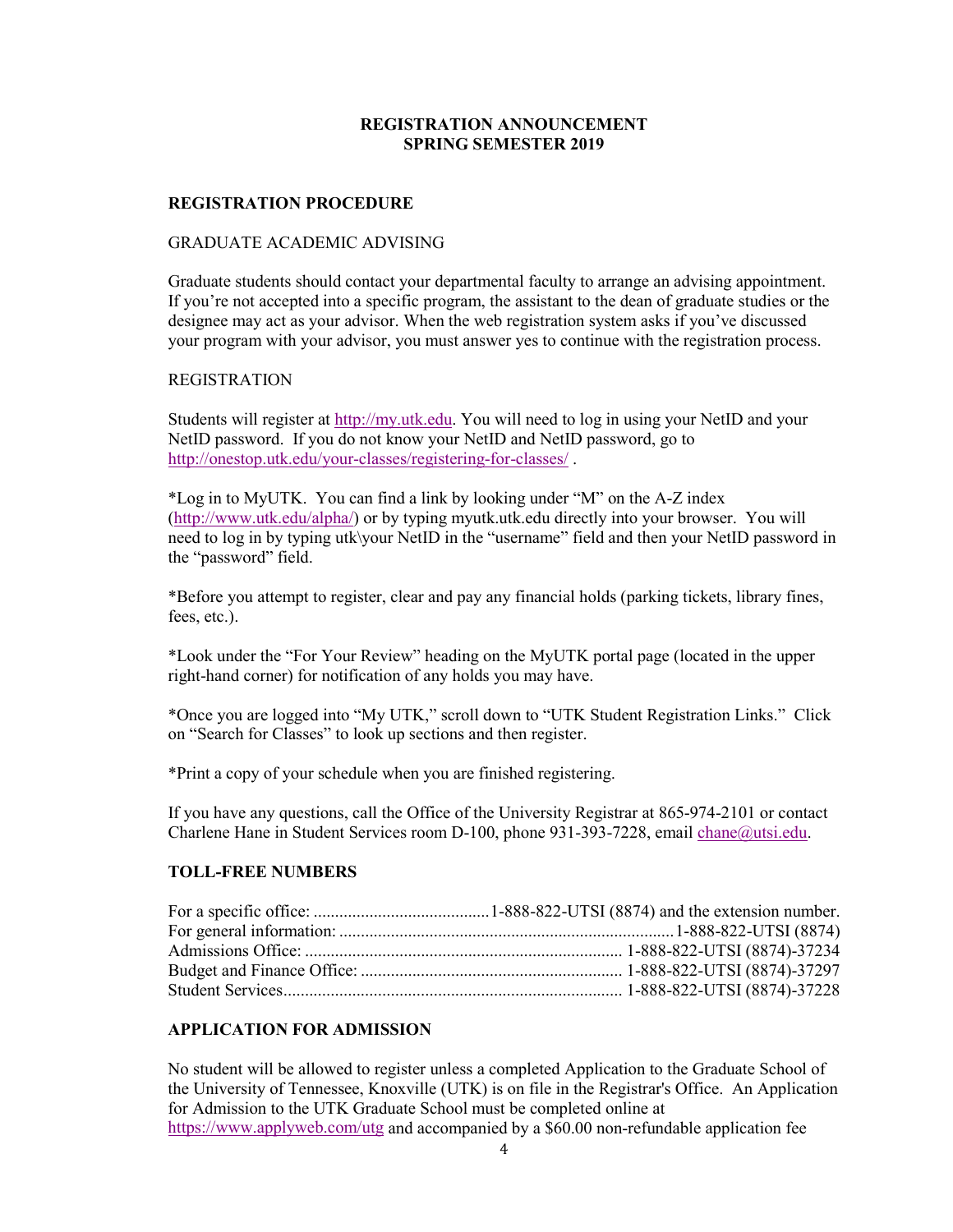made payable to The University of Tennessee Space Institute. All applicants are required to provide one official transcript of all undergraduate and graduate records, GRE test scores and three letters of recommendation when applying. International applicants will also need to include TOEFL scores. GRE scores are a requirement of all departments at UTSI except the Master of Science degree in Industrial Engineering/Engineering Management concentration. Please select UT Space Institute if you plan to attend the Tullahoma campus location. All applications need to be submitted online to the office of Graduate Admissions Knoxville, TN.

Graduate Research Assistantship applications need to be submitted to Clara Ferguson, Office of Admissions and Recruiting, University of Tennessee Space Institute, MS-6, Tullahoma, TN 37388-9700. Assistantship applications must include GRE test scores and three letters of recommendation. All International applicants will need to provide TOEFL test scores in addition to GRE's. Official transcripts and test scores should be sent to College Code 1843, Graduate Admissions Office, 201 Student Services Building, Knoxville, TN 37996-0221. Once admitted, a full admission will not be granted until all official test scores and degree confirmation are received in the Graduate Admissions Office in Knoxville. Please contact Clara Ferguson at (931) 393-7234 or 888-822-8874 ext. 37234 if you have questions.

# **TOTAL WITHDRAWAL FROM THE UNIVERSITY**

If, after registering for classes and either returning your fee payment or your Confirmation of Attendance form to the Bursar's Office, you decide not to enroll for this term, you must immediately notify Charlene Hane, Student Services, at UTSI. If you withdraw officially on or before a Change of Registration deadline, but after the no "W" deadline for a particular session, the grade of "W" will be issued.

# **GRADES**

Students may obtain their grades through the web at MyUTK or contact Charlene Hane, Student Services, Office D-100, (931) 393-7228.

# **GRADUATE STUDENTS CHANGE OF REGISTRATION AFTER THE DEADLINE**

To change registration in any way after the deadline, a graduate student must present a request, signed by the instructor(s) and adviser as evidence of their knowledge of the request to Charlene Hane, Student Services at UTSI. Graduate students must verify that ALL changes have been approved by their academic adviser. If the Office of Graduate Student Services approves the change of registration, the change will be noted on the student's permanent record. THE DROP DEADLINE FOR GRADES AND THE DROP DEADLINE FOR FEE REFUNDS ARE NOT THE SAME.

# **FULL-TIME STUDENTS**

Students enrolled in at least 9 semester hours during the Fall/Spring/Summer semesters are considered full-time. Full-time enrollment of 9 hours for two consecutive semesters or 6 hours for three consecutive semesters is required to full fill the admission to candidacy doctoral degree residency requirement. Graduate Research Assistants (GRAs) must be enrolled for 9 hours during the Fall/Spring semesters and 6 hours during the Summer. GRAs must also enroll in one of the MABE 595 seminars or a PHYS 599 seminar each semester in which seminars are offered, unless a waiver is granted by the Associate Executive Director.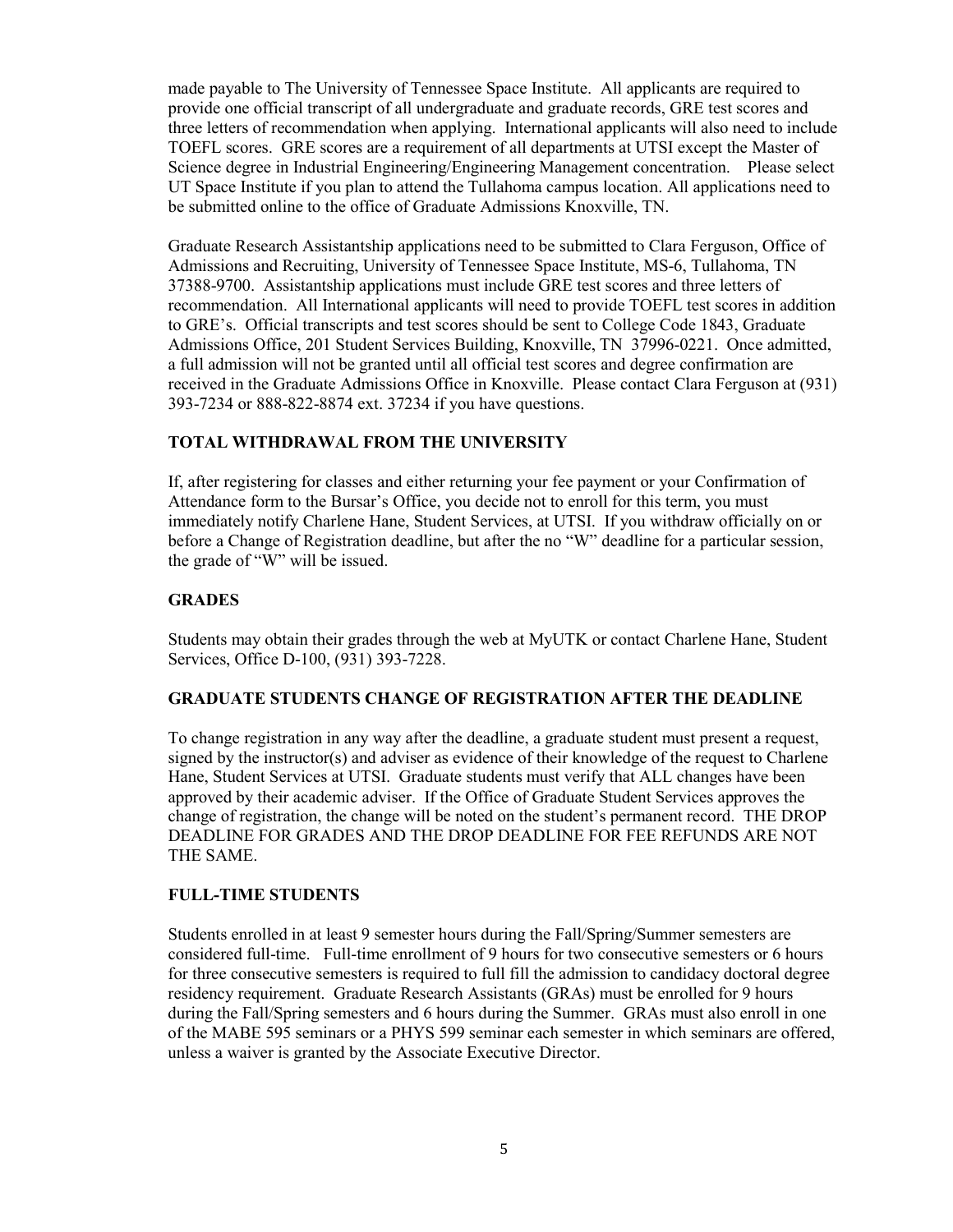## **REMOVAL OF INCOMPLETE GRADES**

All Incomplete Grades (I) must be removed prior to graduation. The instructor, in consultation with the student, decides the terms for the removal of the I, including the time limit for removal. If the I is not removed within one calendar year, the grade will be changed to an F. The course will not be counted in the cumulative grade point average until a final grade is assigned. No student may graduate with an I on the record. Students planning to graduate Spring Semester 2019 must remove all INCOMPLETE GRADES by August 9, 2019. Contact Charlene Hane, Student Services, to remove an Incomplete Grade.

#### **REPEATING A COURSE**

No graduate student may repeat a course for the purpose of raising a grade already received, with the exception of a NC course. A graduate student cannot do additional work nor repeat an examination to raise a final grade.

#### **ADMISSION TO CANDIDACY**

#### MASTER OF SCIENCE DEGREE:

Each M.S. student, including IE Capstone Project students, is responsible for submitting a completed and signed Admission to Candidacy Application at least one semester prior to receiving the degree.

Candidacy committee changes or course changes must be submitted to the committee chairman using a Revision form. If changing from a thesis option to a non-thesis option or vice versa, a new Admission to Candidacy Application must be submitted. All forms must be processed through Student Services.

#### DOCTORAL DEGREE:

A Doctoral Committee should be formed during the student's first year of doctoral study. Any changes to the doctoral committee (deletions or additions) must be submitted to the Committee Chairman using a Revision form for approval. Each doctoral student is responsible for submitting a completed Admission to Candidacy form signed by the doctoral committee at least one semester prior to receiving the degree. All forms must be processed through Student Services.

# **CONTINUOUS ENROLLMENT**

All degree-seeking graduate students are expected to make a full commitment to their graduate and professional study in order to ensure that they can complete all degree requirements without unnecessary delay. Graduate students are therefore required to maintain an active status through continuous enrollment from the time of first enrollment until graduation.

Continuous enrollment is maintained by registering for a minimum of one graduate credit hour per semester (excluding the summer, unless stipulated otherwise by the program or department). However, students who have started taking dissertation hours (course 600) must maintain a minimum of three credit hours per semester during all semesters, including the summer, as stipulated in the policy on "Registration for Course 600 (Doctoral Research and Dissertation)" in order to comply with the Continuous Enrollment requirement (see under Doctoral Programs for details).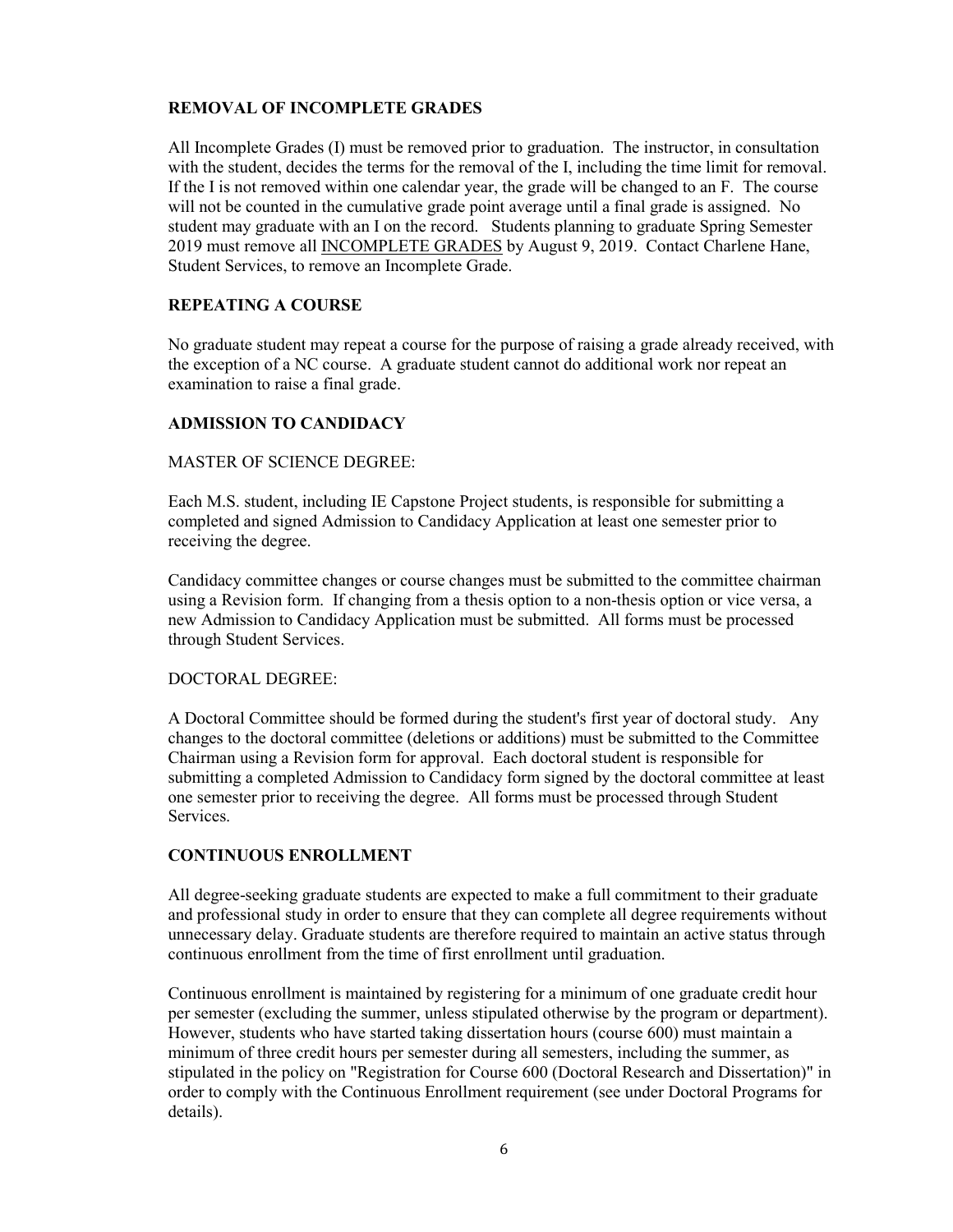The minimum enrollment for international students may be different, and international students always need to check with the Center for International Education (CIE) in order to determine what minimum enrollment they need to maintain in order to satisfy all enrollment requirements attached to their specific visa.

## **CONSEQUENCES OF NON-ENROLLMENT WITHOUT LEAVE OF ABSENCE**

Graduate students who do not maintain continuous enrollment as stipulated in the "Continuous Enrollment" policy will lose their active student status. A student who has lost his or her active status without having been granted a Leave of Absence for the period of non-enrollment ahead of time will not be allowed to continue in his her graduate program until readmitted. (see policy on "Readmission" in the Graduate Catalog for more details).

Non-enrollment other than during an approved Leave of Absence (LOA) does not alter or affect any of the milestone deadlines, such as admission to candidacy, time to degree, etc.

Upon approval for readmission to complete the interrupted degree program, students will be retroactively enrolled in every semester of missed enrollment for one graduate credit hour of Course 502 or for three graduate credit hours of Course 600 (whichever is appropriate). Students will be responsible for paying the past tuition charges and fees as well as the current university per semester late registration penalty. All past due charges will need to be paid before the Graduate School will approve the student for any future enrollment.

# **FINAL EXAM FOR NON-THESIS, CAPSTONE PROJECT STUDENTS, THESIS AND DISSERTATION STUDENTS**

A candidate presenting a thesis or dissertation must pass a final oral examination on all work offered for the degree. The examination is scheduled through Student Services. Failure to notify Student Services of the examination date will put the student at risk for graduating that semester. Final examinations not properly scheduled MUST be repeated. The final draft of the thesis must be distributed to the committee members at least two weeks prior to the date of the final examination. In case of a grade of "Fail", the candidate may not apply for re-examination until the following semester. The result of the second examination is final.

#### **UT POLICY ON INSURANCE FOR INTERNATIONAL STUDENTS**

All foreign national students registered with the University of Tennessee, Knoxville, are required to have comprehensive medical insurance. The policy for the 2018-2019 academic year is provided by United HealthCare Student Resources. The premium must be paid before registration. Contact the Student Services Office (room D-100 ext. 37228) for further information.

#### **GENERAL SEMINAR**

A number of seminars of interest to all UTSI students and general public will be offered throughout the semester.

#### **FINAL EXAM DATES**

Final exams for summer semester are given during the regularly scheduled class meeting time.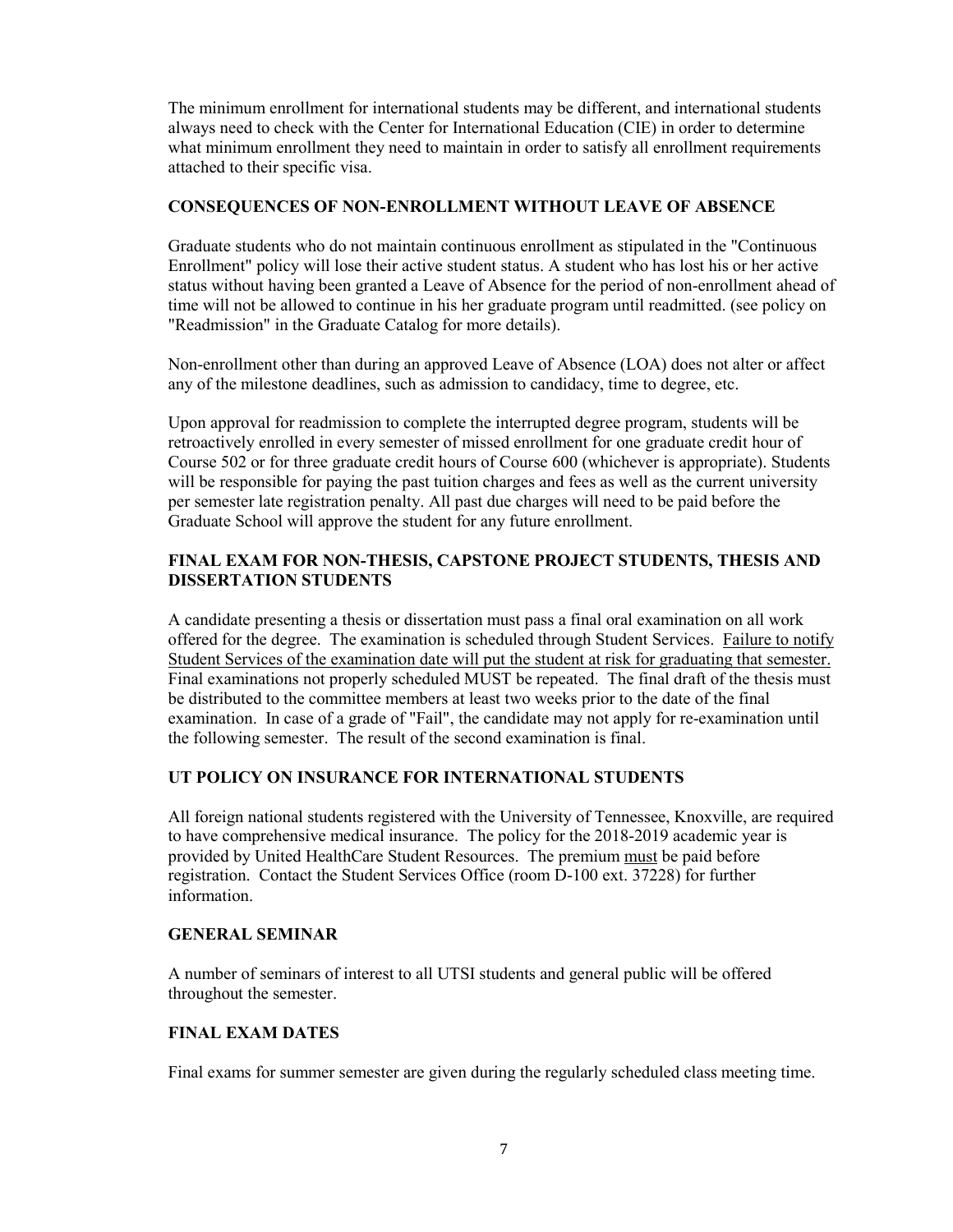# **FINANCIAL CALENDAR, FEES, REFUNDS, AND TUITION**

Please click<http://onestop.utk.edu/tuition-fees/>link to the most current information. You may also contact Tonya Travis in the Business and Finance Office at [ttravis@utsi.ed](mailto:ttravis@utsi.ed) or phone number 931-393-7297.

The UTSI Budget and Finance Accounts Receivable Office will no longer accept payment for tuition and fees by credit card. All students will need to login to MyUTK One Stop to make secure payments online. Priority registration payment deadline is May 28, 2019 by 4:30 p.m. Eastern Time.

Please see One Stop - Paying Tuition and Fees webpage for more details <http://onestop.utk.edu/pay/>.

Credit or Debit Cards

There is a 2.75% service fee for these payments. UT has a contract with an outside vendor to provide this service. The vendor retains the fee in full.

## **HONOR STATEMENT**

The following Honor Statement is signed by all students applying to The Graduate School:

"An essential feature of The University of Tennessee, Knoxville is a commitment to maintaining an atmosphere of intellectual integrity and academic honesty. As a student of the University, I pledge that I will neither knowingly give nor receive any inappropriate assistance in academic work, thus affirming my own personal commitment to honor and integrity."

For official information on all UTK Graduate School policies, refer to the current UTK Graduate Catalog available at [http://catalog.utk.edu.](http://catalog.utk.edu/) The student handbook "Hilltopics" is available online at <https://hilltopics.utk.edu/>

**The University of Tennessee Space Institute reserves the right to cancel any class with an insufficient number of students, or for other reasons.**

# **THE UNIVERSITY OF TENNESSEE POLICY ON A DRUG-FREE CAMPUS AND WORKPLACE**

In support of the Drug-Free Workplace Act of 1988 (Public Law 100-690) and the Drug-Free Schools and communities Act of 1989, the University of Tennessee is notifying all students, faculty, and staff of the following university policy approved by the UT Board of Trustees on 21 June 1990.

It is the policy of the University of Tennessee to maintain a safe and healthful environment for its students and employees. Therefore, university policy prohibits the unlawful use, manufacture, possession, distribution, or dispensing of drugs ("controlled substances" as defined in the Controlled Substances Act, 21 U.S.C. 812) and alcohol on university property or during university activities.

Violation of this policy is grounds for disciplinary action--up to and including immediate discharge for an employee and permanent dismissal of a student. Federal and state laws provide additional penalties for such unlawful activities, including fines and imprisonment (21 U.S.C. 841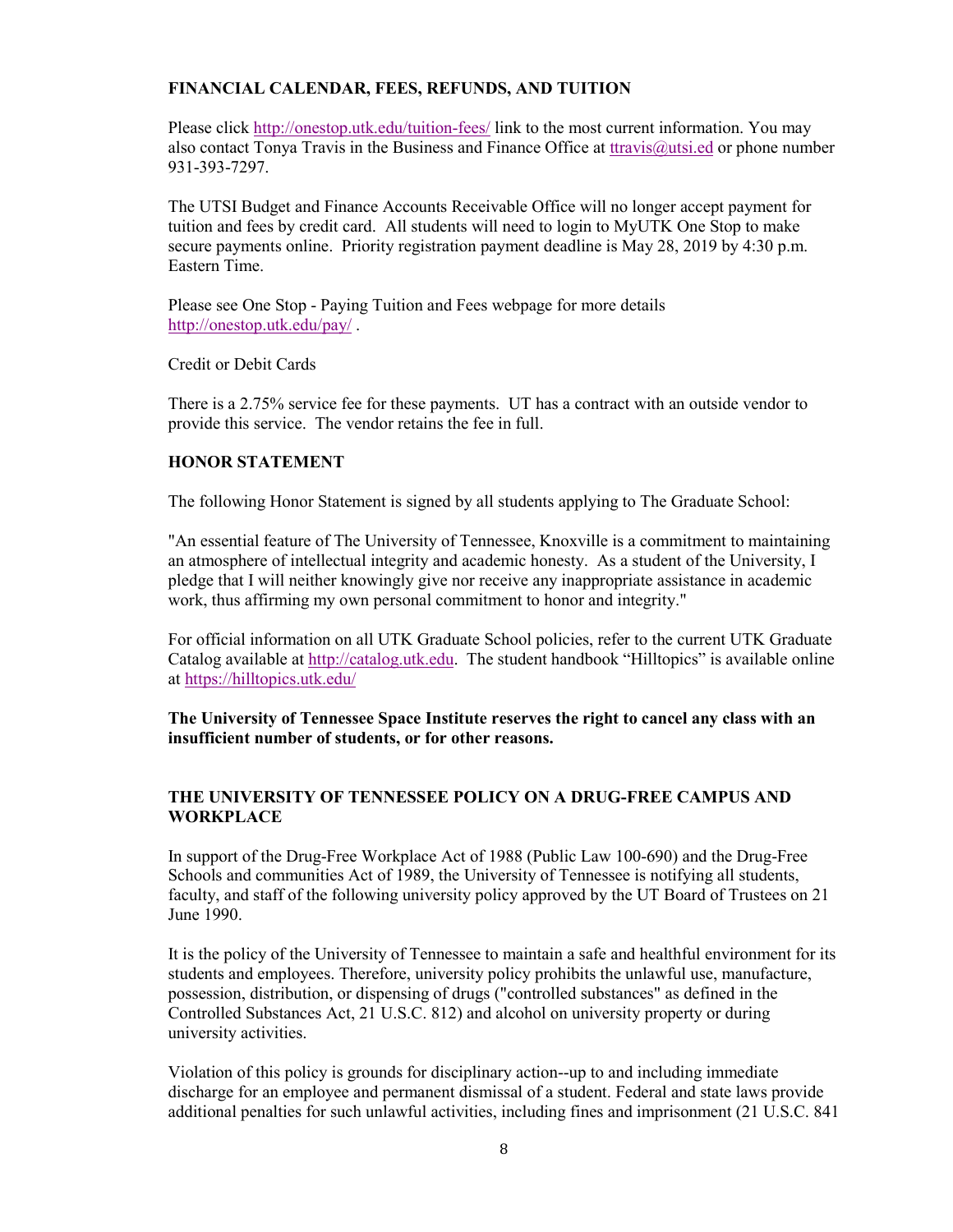et seq.; T.C.A. 39-6-401 et seq.). Local ordinances also provide various penalties for drug- and alcohol-related offenses. The university is bound to take all appropriate actions against violators, which may include referral for legal prosecution or requiring the individual to participate satisfactorily in an approved drug use or alcohol abuse assistance or rehabilitation program.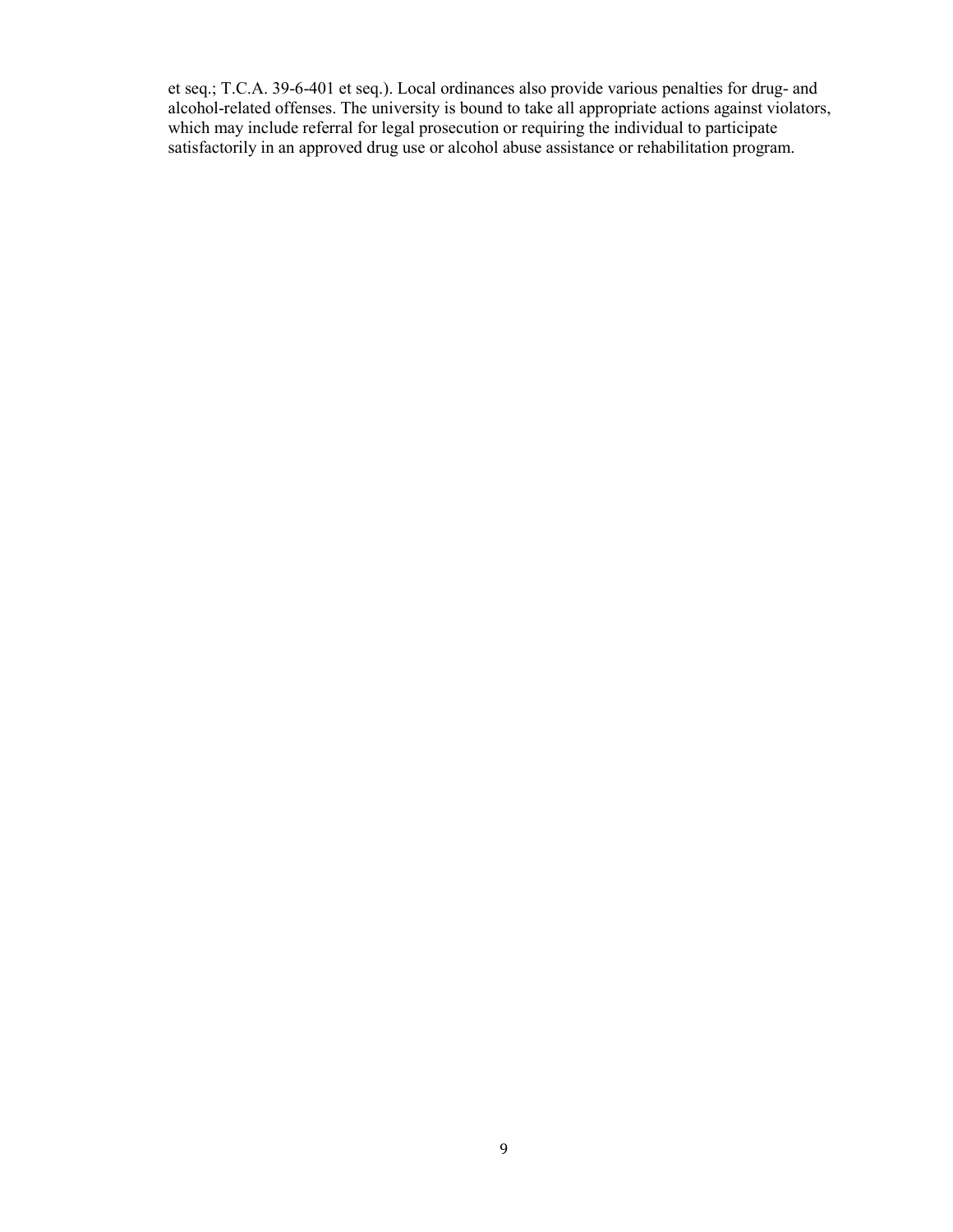# **THE UNIVERSITY RESERVES THE RIGHT TO REVISE ANY INFORMATION LISTED IN THIS TIMETABLE OF CLASSES**

# **The University of Tennessee Space Institute Summer 2019 Course Listings**

#### **AEROSPACE ENGINEERING**

| АE | 500 | Thesis $(1-15)$ |               |
|----|-----|-----------------|---------------|
|    | 002 | CRN 81599       | Abedi         |
|    | 003 | CRN 81600       | <b>Balas</b>  |
|    | 004 | CRN 81601       | <b>Brooks</b> |
|    | 005 | CRN 81602       | Kreth         |
|    | 009 | CRN 81606       | Moeller       |
|    | 010 | CRN 81607       | Schmisseur    |
|    | 011 | CRN 81608       | Solies        |
|    | 013 | CRN 81610       | Vakili        |
|    | 014 | CRN 81611       | Zhang         |
|    |     |                 |               |

*Grading Restriction: P/NP only. Repeatability: May be repeated. Credit Level Restriction: Graduate credit only. Registration Restriction(s): Minimum student level – graduate.* 

AE 502 Registration for Use of Facilities (1-15) SEC. 003 CRN 81614 Moeller

Required for the student not otherwise registered during any semester when student uses university facilities and/or faculty time before degree is completed.

*Grading Restriction: Satisfactory/No Credit grading only. Repeatability: May be repeated. Credit Restriction: May not be used toward degree requirements. Credit Level Restriction: Graduate credit only. Registration Restriction(s): Minimum student level – graduate.*

AE 590 Selected Engineering Problems (2-6) SEC. 001 CRN 81615 Abedi 002 CRN 81616 Balas<br>003 CRN 81617 Brooks 003 CRN 81617 004 CRN 81877 Kreth 005 CRN 81878 Moeller 006 CRN 81879 Schmisseur 007 CRN 81880 Solies 008 CRN 81881 Vakili 009 CRN 81882 Zhang

*Repeatability: May be repeated. Maximum 6 hours. Comment(s): Enrollment limited to students in problems option. Registration Permission: Consent of advisor.*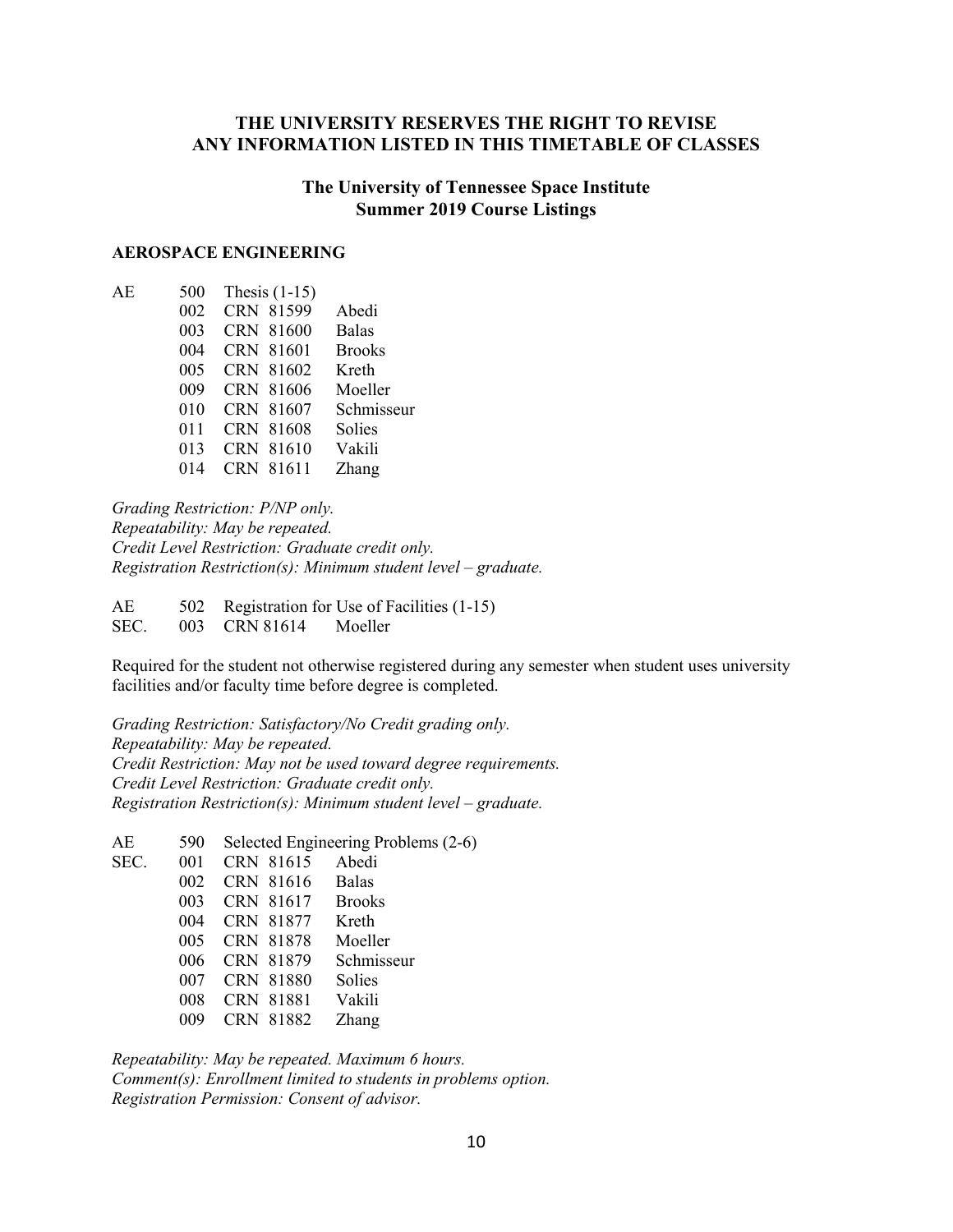| AE   | 600 |           | Doctoral Research and Dissertation (3-15) |
|------|-----|-----------|-------------------------------------------|
| SEC. | 002 | CRN 81619 | Abedi                                     |
|      | 003 | CRN 81620 | Balas                                     |
|      | 004 | CRN 81621 | <b>Brooks</b>                             |
|      | 005 | CRN 81622 | Kreth                                     |
|      | 011 | CRN 81628 | Moeller                                   |
|      | 012 | CRN 81629 | Schmisseur                                |
|      | 013 | CRN 82132 | Solies                                    |
|      | 014 | CRN 82635 | Vakili                                    |
|      | 015 | CRN 82636 | Zhang                                     |
|      |     |           |                                           |

*Grading Restriction: P/NP only. Repeatability: May be repeated. Registration Restriction(s): Minimum student level – graduate.* 

#### **BIOMEDICAL ENGINEERING**

BME 500 Thesis (1-15) SEC. 010 CRN 82446 Johnson

*Grading Restriction: P/NP only. Repeatability: May be repeated. Credit Level Restriction: Graduate credit only. Registration Restriction(s): Minimum student level – graduate.*

BME 502 Registration for Use of Facilities (1-15) SEC. 002 CRN 83972 Johnson

Required for the student not otherwise registered during any semester when student uses university facilities and/or faculty time before degree is completed.

*Grading Restriction: Satisfactory/No Credit grading only. Repeatability: May be repeated. Credit Restriction: May not be used toward degree requirements. Credit Level Restriction: Graduate credit only. Registration Restriction(s): Minimum student level – graduate.*

| BME  | 529 Applications of Linear Algebra in Engineering Systems (3)                               |  |                |       |
|------|---------------------------------------------------------------------------------------------|--|----------------|-------|
| SEC. | 001 CRN 81645 (Video Recorded)                                                              |  |                |       |
|      | TEXT: Advanced Linear Algebra for Engineers with MATLAB; Sohail A. Dianat and Eli S. Saber; |  |                |       |
|      | CRC Press; Latest Edition; ISBN 978-1-4200-9523-4                                           |  |                |       |
|      | TIME: Monday, Wednesday & Friday                                                            |  | $9:30 - 10:45$ | E-111 |
|      | PROF: Dr. Monty Smith                                                                       |  |                |       |

Fundamental concepts of linear algebra to problems in engineering systems: steady state and dynamic systems. Geometric and physical interpretations of relevant concepts: least square problems, LU, QR, and SVD decompositions of system matrix, eigenvalue problems, and similarity transformations in solving difference and differential equations; numerical stability aspects of various algorithms; application of linear algebra concepts in control and optimization studies; introduction to linear programming. Computer projects.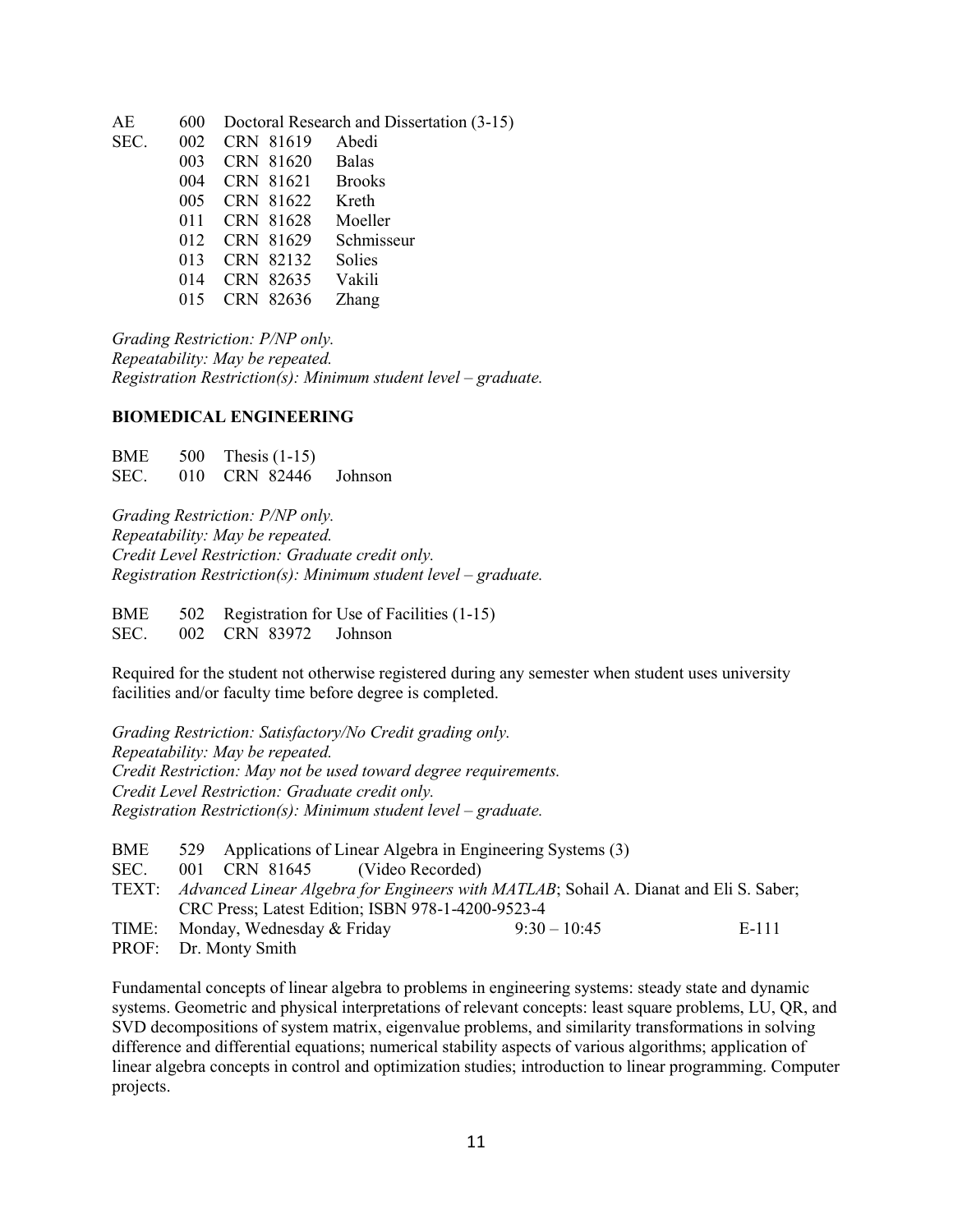Methods of linear algebra with application to engineering problems. Systems of linear equations: matrixvector notation, solutions to linear equations, determinants, matrix inversion, LU decomposition. Vector spaces: spanning sets, orthogonality, QR factorization, linear transformations. Eigenvalues and eigenvectors: characteristic polynomials, singular value decomposition. The Cayley-Hamilton theorem: matrix polynomials, functions of matrices. Optimization: least-squares and weighted least-squares methods.

*Cross-listed: (Same as Chemical and Biomolecular Engineering 529; Civil Engineering 529, Electrical and Computer Engineering 529; Environmental Engineering 529; Industrial Engineering 529; Materials Science and Engineering 529; Mechanical Engineering 529; Nuclear Engineering 529).*

*Comment(s): Graduate standing or consent of instructor required.* 

BME 590 Selected Engineering Problems (2-6) SEC. 001 CRN 84234 Johnson

*Grading Restriction: Satisfactory/No Credit grading only. Repeatability: May be repeated. Maximum 6 hours. Comment(s): Enrollment is limited to students in the non-thesis option. Credit Level Restriction: Graduate credit only. Registration Restriction(s): Minimum student level – graduate. Registration Permission: Consent of instructor.*

BME 600 Doctoral Research and Dissertation (3-15) SEC. 009 CRN 82447 Johnson

*Grading Restriction: P/NP only. Repeatability: May be repeated. Registration Restriction(s): Minimum student level – graduate.* 

# **ENGINEERING MANAGEMENT**

EM 502 Registration for Use of Facilities (1-15) SEC. 001 CRN 80003 Simonton

Required for the student not otherwise registered during any semester when student uses university facilities and/or faculty time before degree is completed.

*Grading Restriction: Satisfactory/No Credit grading only. Repeatability: May be repeated. Credit Restriction: May not be used toward degree requirements. Credit Level Restriction: Graduate credit only. Registration Restriction(s): Minimum student level – graduate.* 

- EM 536 Project Management (3)
- SEC. 001 CRN 80004 UT Space Campus
	- 003 CRN 80006 UT Knoxville Campus
		- 004 CRN 80007 Distance Education Campus
- TEXT: *Project Management: A Managerial Approach*; Jack R. Meredith, Samuel J. Mantel, Jr., Scott M. Shafer; John Wiley & Sons, Inc.;  $9<sup>th</sup>$  Edition; ISBN 978-1-119-03197-0
- TIME: Tuesday & Thursday 11:00 1:30 E-113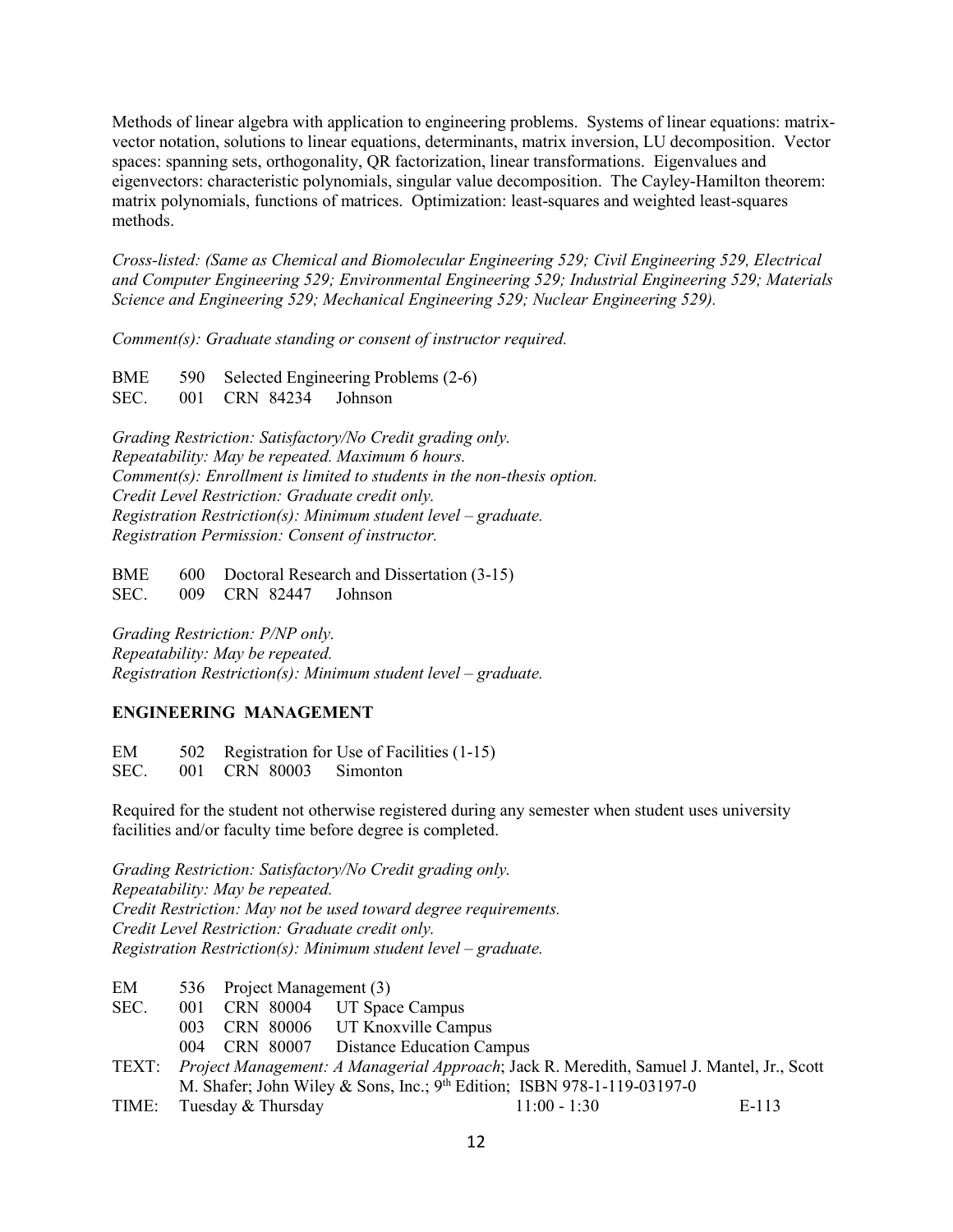#### PROF: Dr. Sandra Affare

Development and management of engineering and technology projects. Project proposal preparation; resource and cost estimating; and project planning, organizing, and controlling: network diagrams and other techniques. Role of project manager: team building, conflict resolution, and contract negotiations. Discussion of typical problems and alternative solutions. Case studies and student projects.

*Recommended Background: Graduate standing in Engineering or Business.* 

|  |                  | EM 600 Doctoral Research and Dissertation (3-15) |
|--|------------------|--------------------------------------------------|
|  |                  | SEC. 002 CRN 82056 Simonton                      |
|  | 004 CRN 83458 Yu |                                                  |

*Grading Restriction: P/NP only. Repeatability: May be repeated. Registration Restriction(s): Minimum student level – graduate.* 

# **INDUSTRIAL ENGINEERING**

IE 529 Applications of Linear Algebra in Engineering Systems (3) SEC. 001 CRN 80101 (Video Recorded) TEXT: *Advanced Linear Algebra for Engineers with MATLAB*; Sohail A. Dianat and Eli S. Saber; CRC Press; Latest Edition; ISBN 978-1-4200-9523-4 TIME: Monday, Wednesday  $\&$  Friday  $9:30 - 10:45$  E-111 PROF: Dr. Monty Smith

Fundamental concepts of linear algebra to problems in engineering systems: steady state and dynamic systems. Geometric and physical interpretations of relevant concepts: least square problems, LU, QR, and SVD decompositions of system matrix, eigenvalue problems, and similarity transformations in solving difference and differential equations; numerical stability aspects of various algorithms; application of linear algebra concepts in control and optimization studies; introduction to linear programming. Computer projects.

Methods of linear algebra with application to engineering problems. Systems of linear equations: matrixvector notation, solutions to linear equations, determinants, matrix inversion, LU decomposition. Vector spaces: spanning sets, orthogonality, QR factorization, linear transformations. Eigenvalues and eigenvectors: characteristic polynomials, singular value decomposition. The Cayley-Hamilton theorem: matrix polynomials, functions of matrices. Optimization: least-squares and weighted least-squares methods.

*Cross-listed: (Same as Chemical and Biomolecular Engineering 529; Biomedical Engineering 529; Civil Engineering 529, Electrical and Computer Engineering 529; Environmental Engineering 529; Materials Science and Engineering 529; Mechanical Engineering 529; Nuclear Engineering 529).*

*Comment(s): Graduate standing or consent of instructor required.* 

# **MATHEMATICS**

|  | Math 535 Partial Differential Equations I (3) |
|--|-----------------------------------------------|
|  | SEC. 001 CRN 85230                            |

 $CANCELLED$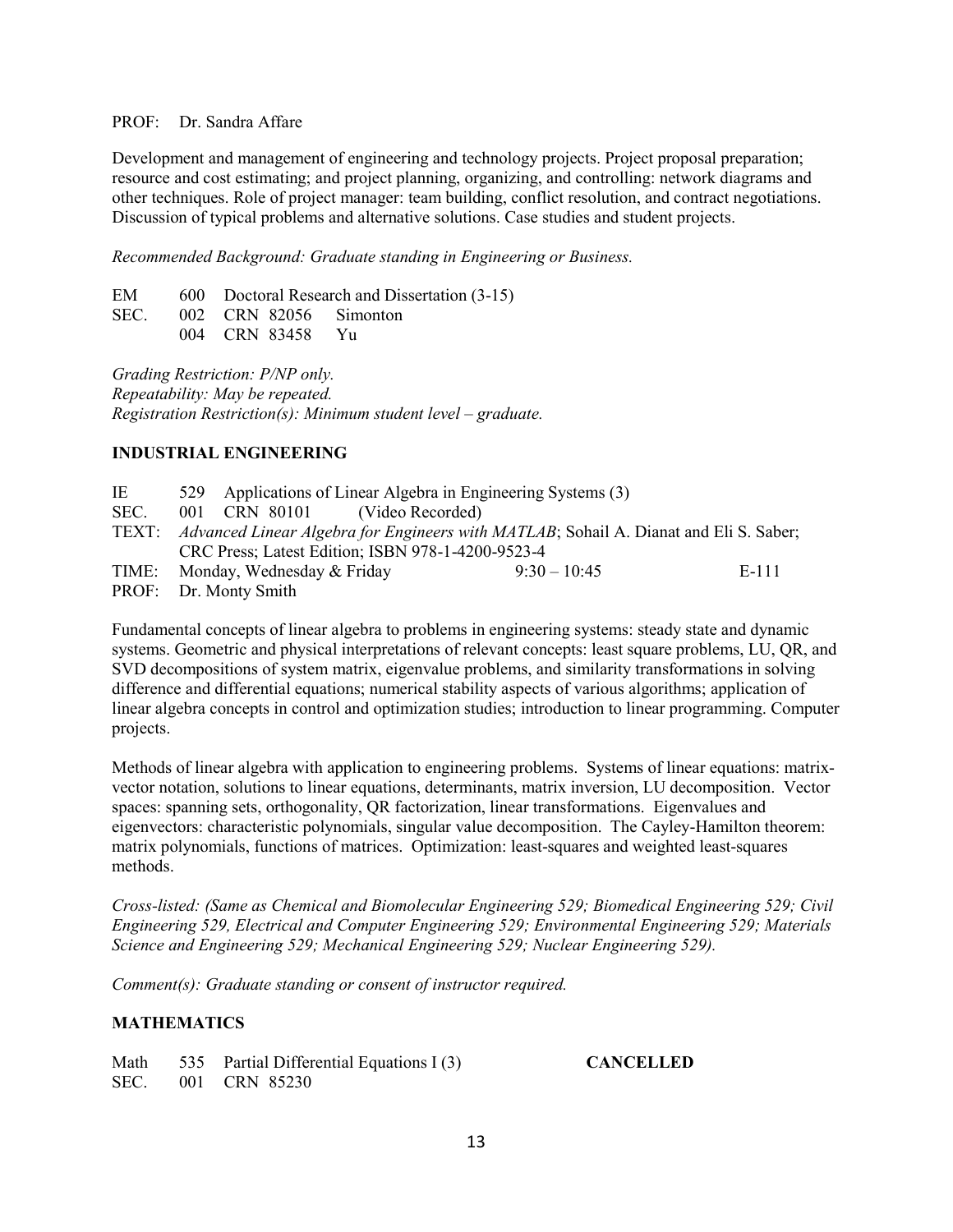TEXT: *Partial Differential Equations of Mathematical Physics and Integral Equations;* Ronald B. Guenther and John W. Lee TIME: Monday, Wednesday & Friday  $1:00-2:15$  E-113 PROF: Dr. K.C. Reddy

First order partial differential equations, classification of second order partial differential equations, properties of elliptic, parabolic and hyperbolic partial differential equations. *Recommended Background: One year of advanced calculus.*

# **MECHANICAL ENGINEERING**

| ME   | 500 | Thesis $(1-15)$ |               |
|------|-----|-----------------|---------------|
| SEC. | 002 | CRN 80168       | Abedi         |
|      | 004 | CRN 80169       | <b>Balas</b>  |
|      | 023 | CRN 80194       | <b>Brooks</b> |
|      | 024 | CRN 80195       | Kreth         |
|      | 027 | CRN 80198       | Moeller       |
|      | 028 | CRN 80199       | Schmisseur    |
|      | 029 | CRN 81924       | Solies        |
|      | 030 | CRN 81925       | Vakili        |
|      | 032 | CRN 82640       | Zhang         |

*Grading Restriction: P/NP only. Repeatability: May be repeated. Credit Level Restriction: Graduate credit only. Registration Restriction(s): Minimum student level – graduate.* 

ME 502 Registration for Use of Facilities (1-15) SEC. 002 CRN 80201 Moeller

Required for the student not otherwise registered during any semester when student uses university facilities and/or faculty time before degree is completed.

*Grading Restriction: Satisfactory/No Credit grading only. Repeatability: May be repeated. Credit Restriction: May not be used toward degree requirements. Credit Level Restriction: Graduate credit only. Registration Restriction(s): Minimum student level – graduate.*

|  | $9:30-10:45$                     | E-111                                                                                                                                                                                                                                               |
|--|----------------------------------|-----------------------------------------------------------------------------------------------------------------------------------------------------------------------------------------------------------------------------------------------------|
|  | TIME: Monday, Wednesday & Friday | 529 Applications of Linear Algebra in Engineering Systems (3)<br>001 CRN 80203 (Video Recorded)<br>TEXT: Advanced Linear Algebra for Engineers with MATLAB; Sohail A. Dianat and Eli S. Saber;<br>CRC Press; Latest Edition; ISBN 978-1-4200-9523-4 |

PROF: Dr. Monty Smith

Fundamental concepts of linear algebra to problems in engineering systems: steady state and dynamic systems. Geometric and physical interpretations of relevant concepts: least square problems, LU, QR, and SVD decompositions of system matrix, eigenvalue problems, and similarity transformations in solving difference and differential equations; numerical stability aspects of various algorithms; application of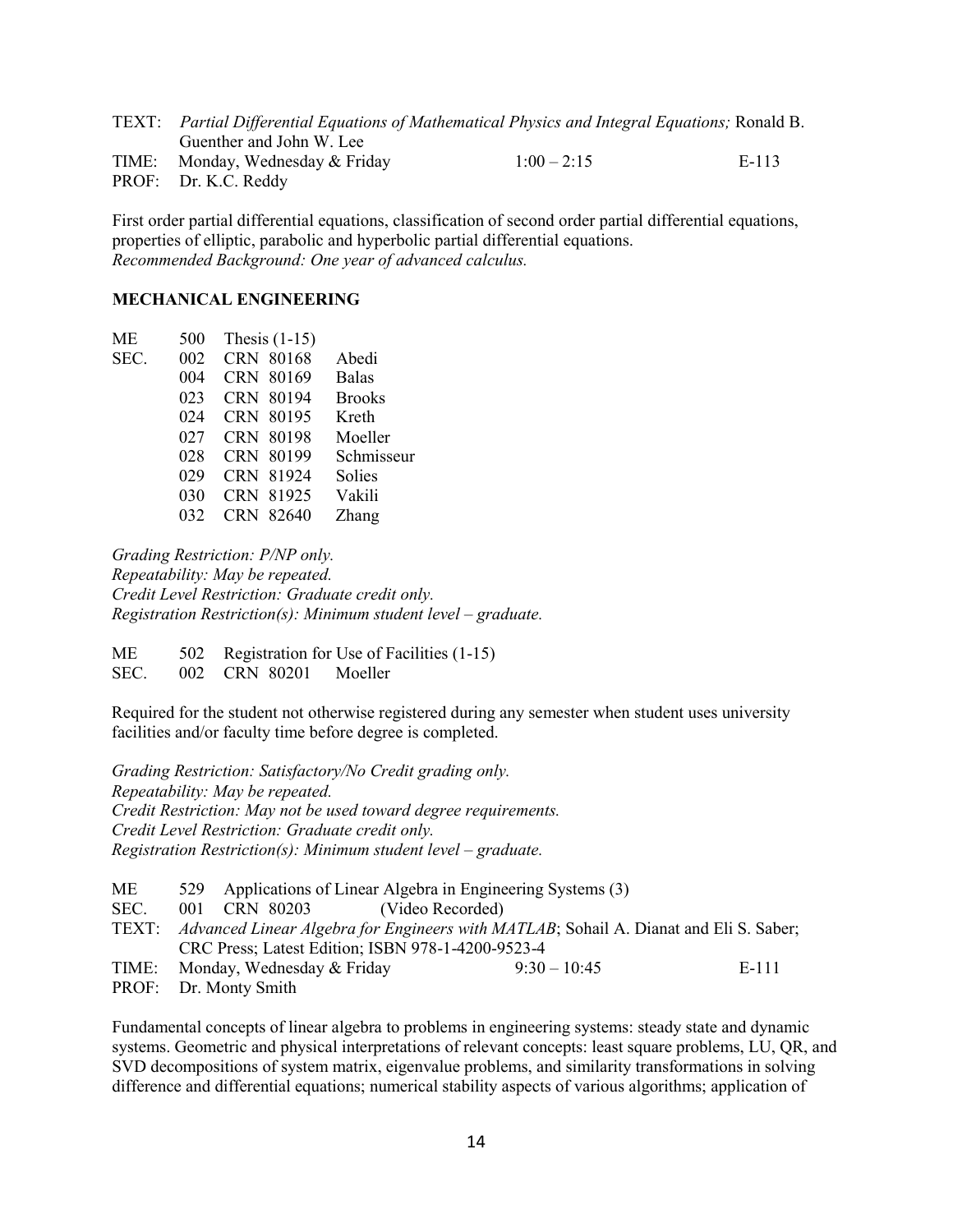linear algebra concepts in control and optimization studies; introduction to linear programming. Computer projects.

Methods of linear algebra with application to engineering problems. Systems of linear equations: matrixvector notation, solutions to linear equations, determinants, matrix inversion, LU decomposition. Vector spaces: spanning sets, orthogonality, QR factorization, linear transformations. Eigenvalues and eigenvectors: characteristic polynomials, singular value decomposition. The Cayley-Hamilton theorem: matrix polynomials, functions of matrices. Optimization: least-squares and weighted least-squares methods.

*Cross-listed: (Same as Chemical and Biomolecular Engineering 529; Biomedical Engineering 529; Civil Engineering 529, Electrical and Computer Engineering 529; Environmental Engineering 529; Industrial Engineering 529; Materials Science and Engineering 529; Nuclear Engineering 529). Comment(s): Graduate standing or consent of instructor required.*

| ME   | 590 |           | Selected Engineering Problems (2-6) |  |  |
|------|-----|-----------|-------------------------------------|--|--|
| SEC. | 001 | CRN 80216 | Abedi                               |  |  |
|      | 002 | CRN 80217 | <b>Balas</b>                        |  |  |
|      | 003 | CRN 80218 | <b>Brooks</b>                       |  |  |
|      | 004 | CRN 82013 | Kreth                               |  |  |
|      | 005 | CRN 82014 | Moeller                             |  |  |
|      | 006 | CRN 82015 | Schmisseur                          |  |  |
|      | 007 | CRN 82016 | Solies                              |  |  |
|      | 008 | CRN 82017 | Vakili                              |  |  |
|      | 009 | CRN 82018 | Zhang                               |  |  |
|      |     |           |                                     |  |  |

*Grading Restriction: Satisfactory/No Credit grading only. Repeatability: May be repeated. Maximum 6 hours. Comment(s): Enrollment limited to students in the problems option. Registration Permission: Consent of advisor.*

ME 600 Doctoral Research and Dissertation (3-15) SEC. 002 CRN 80227 Abedi CRN 80228 Balas CRN 80229 Brooks CRN 80230 Kreth CRN 80245 Moeller CRN 80251 Schmisseur CRN 82405 Solies CRN 82641 Vakili CRN 82642 Zhang

*Grading Restriction: P/NP only. Repeatability: May be repeated. Registration Restriction(s): Minimum student level – graduate.*

#### **PHYSICS**

| Phys | 500 Thesis $(1-15)$ |          |
|------|---------------------|----------|
| SEC. | 001 CRN 81183 Davis |          |
|      | 003 CRN 81185       | Parigger |